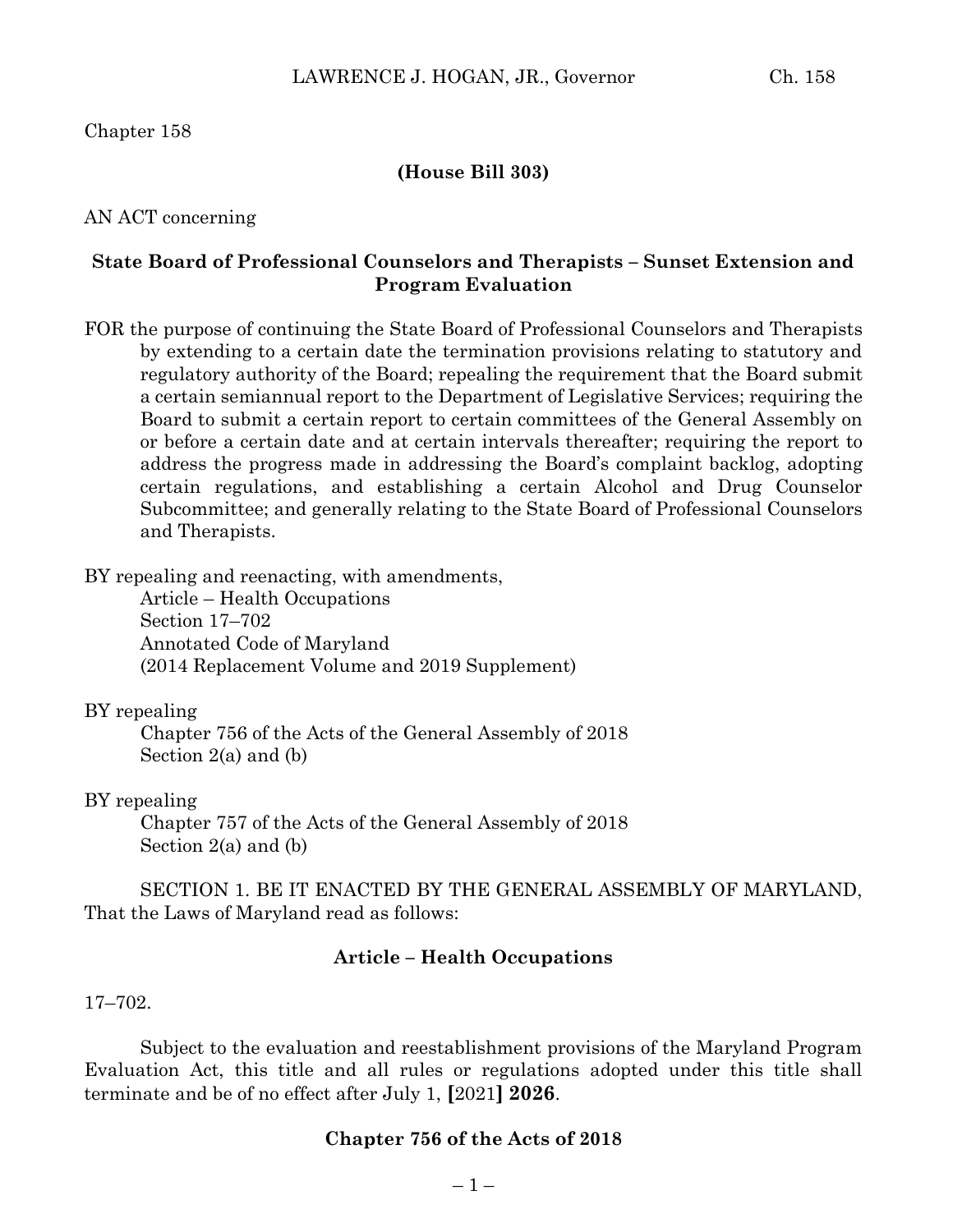# SECTION 2. AND BE IT FURTHER ENACTED, That:

**[**(a) On or before October 1, 2018, and every 6 months thereafter until October 1, 2021, the State Board of Professional Counselors and Therapists, in consultation with the Maryland Department of Health and the Department of Budget and Management, shall submit to the Department of Legislative Services a report on the progress made implementing the recommendations contained within the December 2017 publication "Sunset Review: Evaluation of the State Board of Professional Counselors and Therapists".

(b) The progress reports required under subsection (a) of this section shall address:

(1) the efforts made by the Board, in conjunction with the Maryland Department of Health and the Department of Budget and Management, to:

(i) obtain additional personnel resources to allow the Board to conduct a systematic evaluation and triage of the Board's complaint backlog;

(ii) prioritize complaints based on potential public safety risks; and

(iii) develop a plan to systematically address the complaint backlog and implement strategies to prevent future backlogs;

(2) the practices adopted by the Board to improve the thoroughness, completeness, and legibility of investigative notes and the progress made in moving to an electronic system to track complaints and investigations;

(3) the development of concrete timelines for the duration of investigations, wherein after a certain period of time, a case should be dismissed or advanced except under specified circumstances;

(4) the progress the Board has made in adopting regulations as required under subsection (c) of this section;

(5) the research and consideration the Board has given to extending the use of education programs accredited by the respective professional accrediting organizations for education requirements for licensed clinical professional counselors, clinical alcohol and drug counselors, clinical marriage and family therapists, certified associate counselors–alcohol and drug, and certified supervised counselors–alcohol and drug;

(6) any progress made toward the implementation of the proposed portability plan for professional counselors and levels of reciprocity or endorsement to other levels of licensees or certificate holders in other states who have practiced for a specified number of years, passed a state law exam, and passed either a specified national examination or hold a specified national certification from a respective national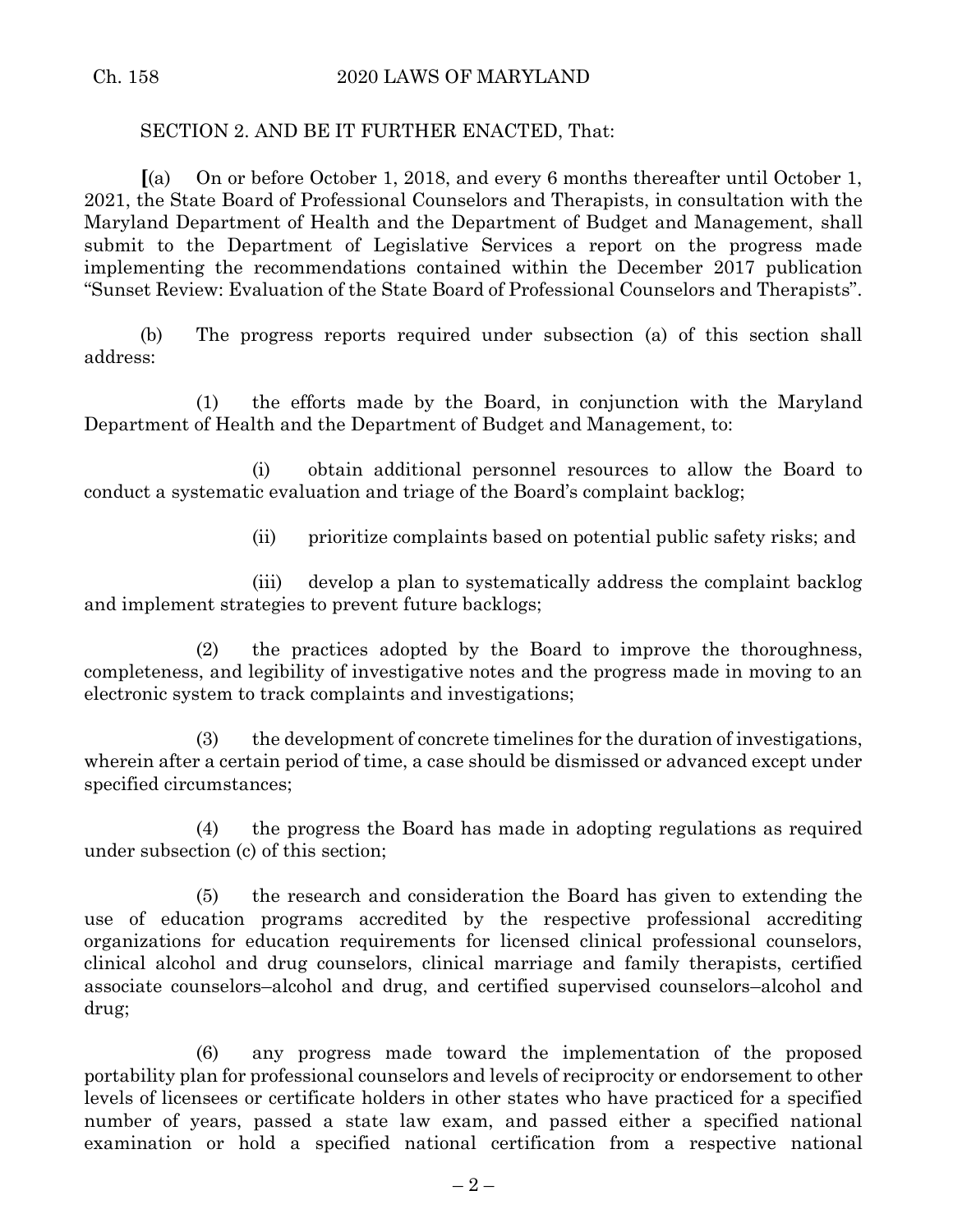credentialing organization;

(7) the specific efforts have been undertaken to train Board staff in current requirements for direct licensure or certification responsibilities, and cross–training for additional licensure and certification responsibilities;

(8) the progress of the investigation by the Board into implementing an online licensing and certification system that:

(i) allows applicants to submit applications electronically;

(ii) assists the Board in keeping accurate records of the number of applicants, licensees, and certificate holders; and

process;

(iii) tracks applications through the licensing and certification

(9) whether the number and types of licenses and certificates currently issued are necessary to protect the public or if a reduced number would adequately protect the public and provide better access to services;

(10) the progress that has been made to implement systems to track progress toward licensure and complaint resolution goals, in conjunction with the Department of Budget and Management;

(11) the progress that has been made, in conjunction with the Maryland Department of Health and the Department of Information Technology, to determine whether the Board should be a part of the electronic licensing and disciplinary system;

(12) the progress the Board has made in determining whether it is more appropriate for the Board or the State Board of Examiners of Psychologists to regulate the practice of behavior analysis as required under subsection (d) of this section;

(13) the progress the Board has made in determining whether or not it would be in the best interest of the State to regulate additional creative or expressive counselors and therapists as required under subsection (e) of this section; and

(14) the progress the Board has made in determining a Board composition that appropriately represents the professions credentialed by the Board while providing the best protection to the public as required under subsection (f) of this section.**]**

# **Chapter 757 of the Acts of 2018**

SECTION 2. AND BE IT FURTHER ENACTED, That:

**[**(a) On or before October 1, 2018, and every 6 months thereafter until October 1,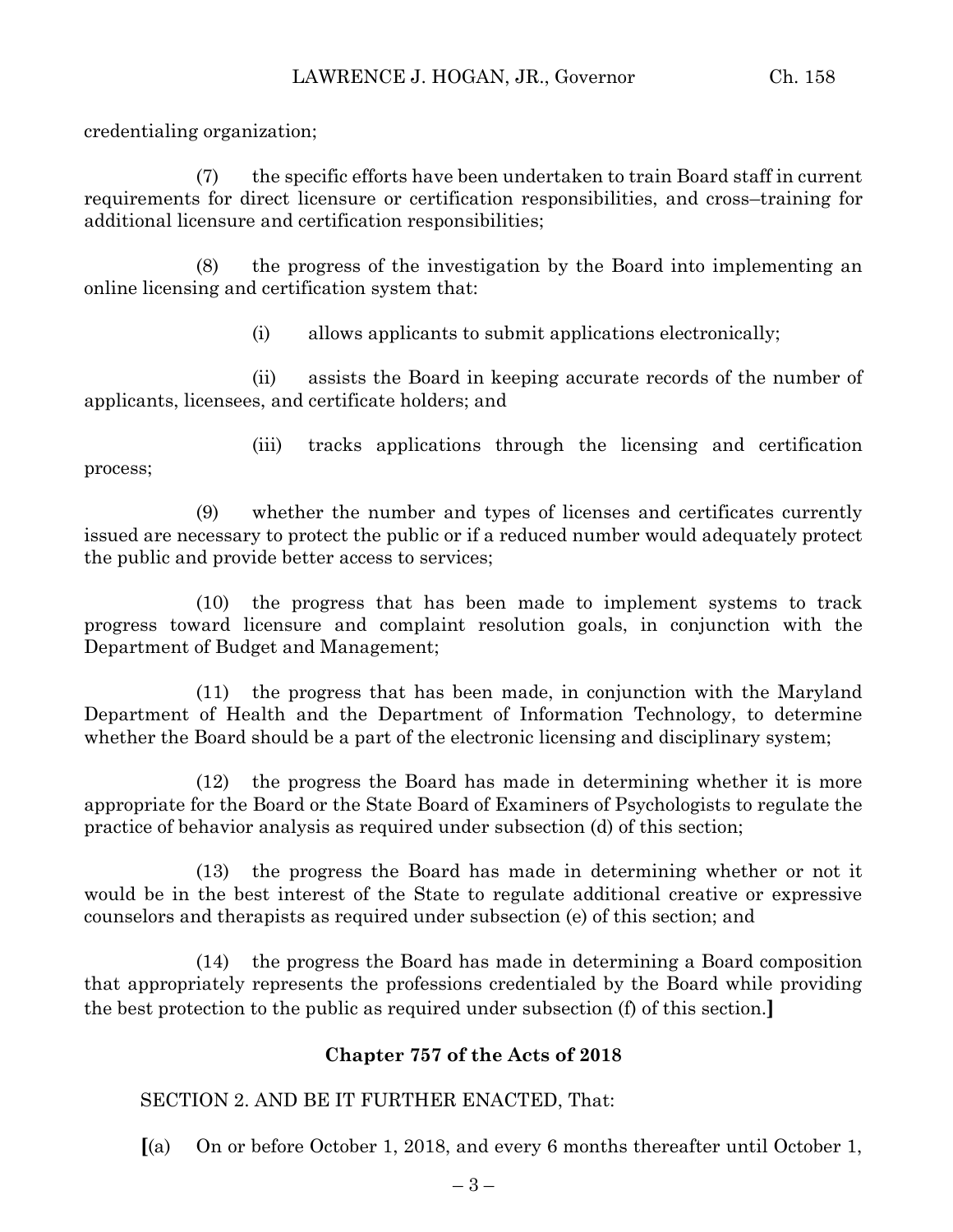2021, the State Board of Professional Counselors and Therapists, in consultation with the Maryland Department of Health and the Department of Budget and Management, shall submit to the Department of Legislative Services a report on the progress made implementing the recommendations contained within the December 2017 publication "Sunset Review: Evaluation of the State Board of Professional Counselors and Therapists".

(b) The progress reports required under subsection (a) of this section shall address:

(1) the efforts made by the Board, in conjunction with the Maryland Department of Health and the Department of Budget and Management, to:

(i) obtain additional personnel resources to allow the Board to conduct a systematic evaluation and triage of the Board's complaint backlog;

(ii) prioritize complaints based on potential public safety risks; and

(iii) develop a plan to systematically address the complaint backlog and implement strategies to prevent future backlogs;

(2) the practices adopted by the Board to improve the thoroughness, completeness, and legibility of investigative notes and the progress made in moving to an electronic system to track complaints and investigations;

(3) the development of concrete timelines for the duration of investigations, wherein after a certain period of time, a case should be dismissed or advanced except under specified circumstances;

(4) the progress the Board has made in adopting regulations as required under subsection (c) of this section;

(5) the research and consideration the Board has given to extending the use of education programs accredited by the respective professional accrediting organizations for education requirements for licensed clinical professional counselors, clinical alcohol and drug counselors, clinical marriage and family therapists, certified associate counselors–alcohol and drug, and certified supervised counselors–alcohol and drug;

(6) any progress made toward the implementation of the proposed portability plan for professional counselors and levels of reciprocity or endorsement to other levels of licensees or certificate holders in other states who have practiced for a specified number of years, passed a state law exam, and passed either a specified national examination or hold a specified national certification from a respective national credentialing organization;

(7) the specific efforts have been undertaken to train Board staff in current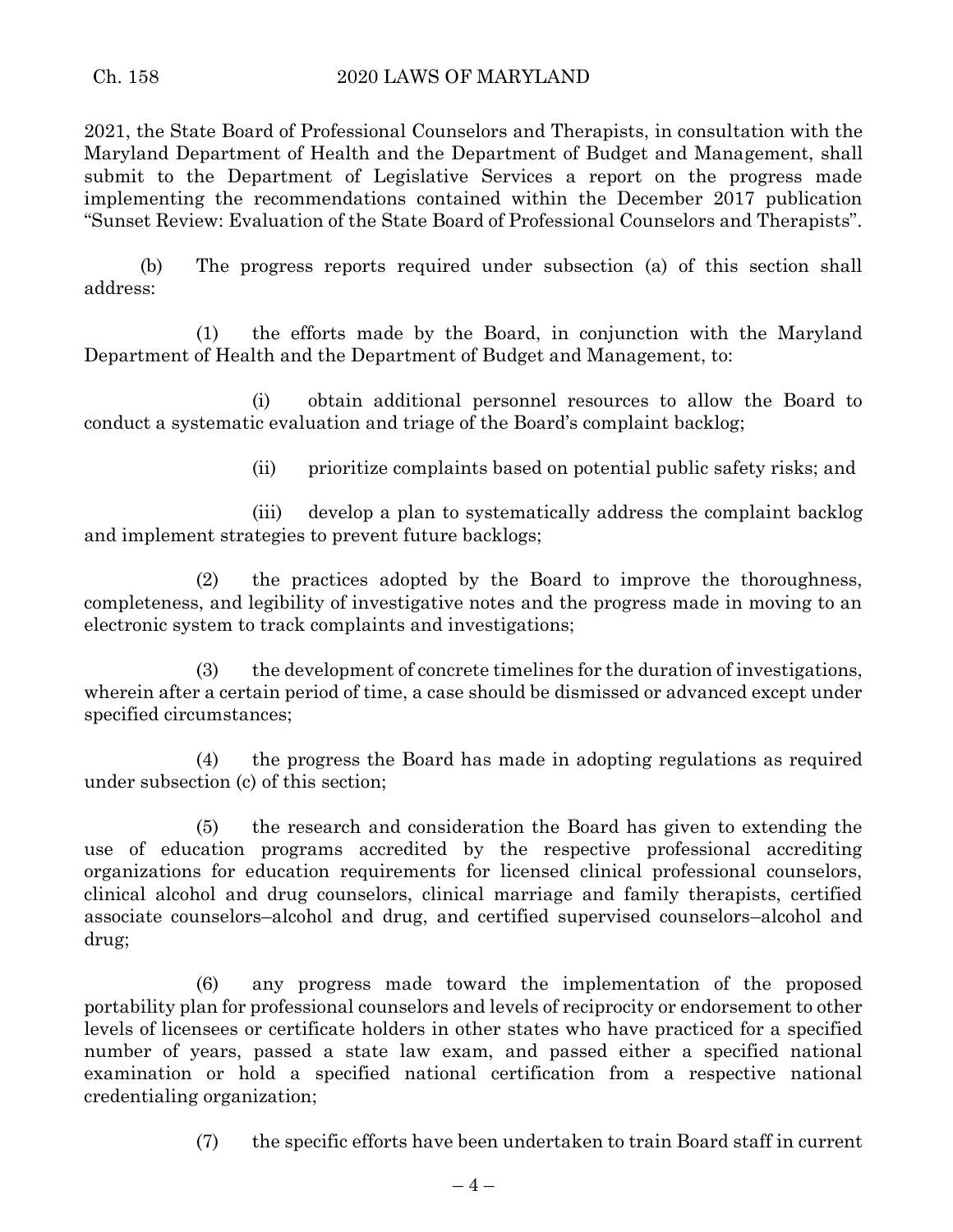requirements for direct licensure or certification responsibilities, and cross–training for additional licensure and certification responsibilities;

(8) the progress of the investigation by the Board into implementing an online licensing and certification system that:

(i) allows applicants to submit applications electronically;

(ii) assists the Board in keeping accurate records of the number of applicants, licensees, and certificate holders; and

(iii) tracks applications through the licensing and certification process;

(9) whether the number and types of licenses and certificates currently issued are necessary to protect the public or if a reduced number would adequately protect the public and provide better access to services;

(10) the progress that has been made to implement systems to track progress toward licensure and complaint resolution goals, in conjunction with the Department of Budget and Management;

(11) the progress that has been made, in conjunction with the Maryland Department of Health and the Department of Information Technology, to determine whether the Board should be a part of the electronic licensing and disciplinary system;

(12) the progress the Board has made in determining whether it is more appropriate for the Board or the State Board of Examiners of Psychologists to regulate the practice of behavior analysis as required under subsection (d) of this section;

(13) the progress the Board has made in determining whether or not it would be in the best interest of the State to regulate additional creative or expressive counselors and therapists as required under subsection (e) of this section; and

(14) the progress the Board has made in determining a Board composition that appropriately represents the professions credentialed by the Board while providing the best protection to the public as required under subsection (f) of this section.**]**

# SECTION 2. AND BE IT FURTHER ENACTED, That:

(a) On or before October 1, 2020, and every 6 months thereafter until October 1, 2025, the State Board of Professional Counselors and Therapists shall submit to the Senate Education, Health, and Environmental Affairs Committee and the House Health and Government Operations Committee, in accordance with § 2–1257 of the State Government Article, a report on the progress made implementing the recommendations contained within the December 2017 publication "Sunset Review: Evaluation of the State Board of